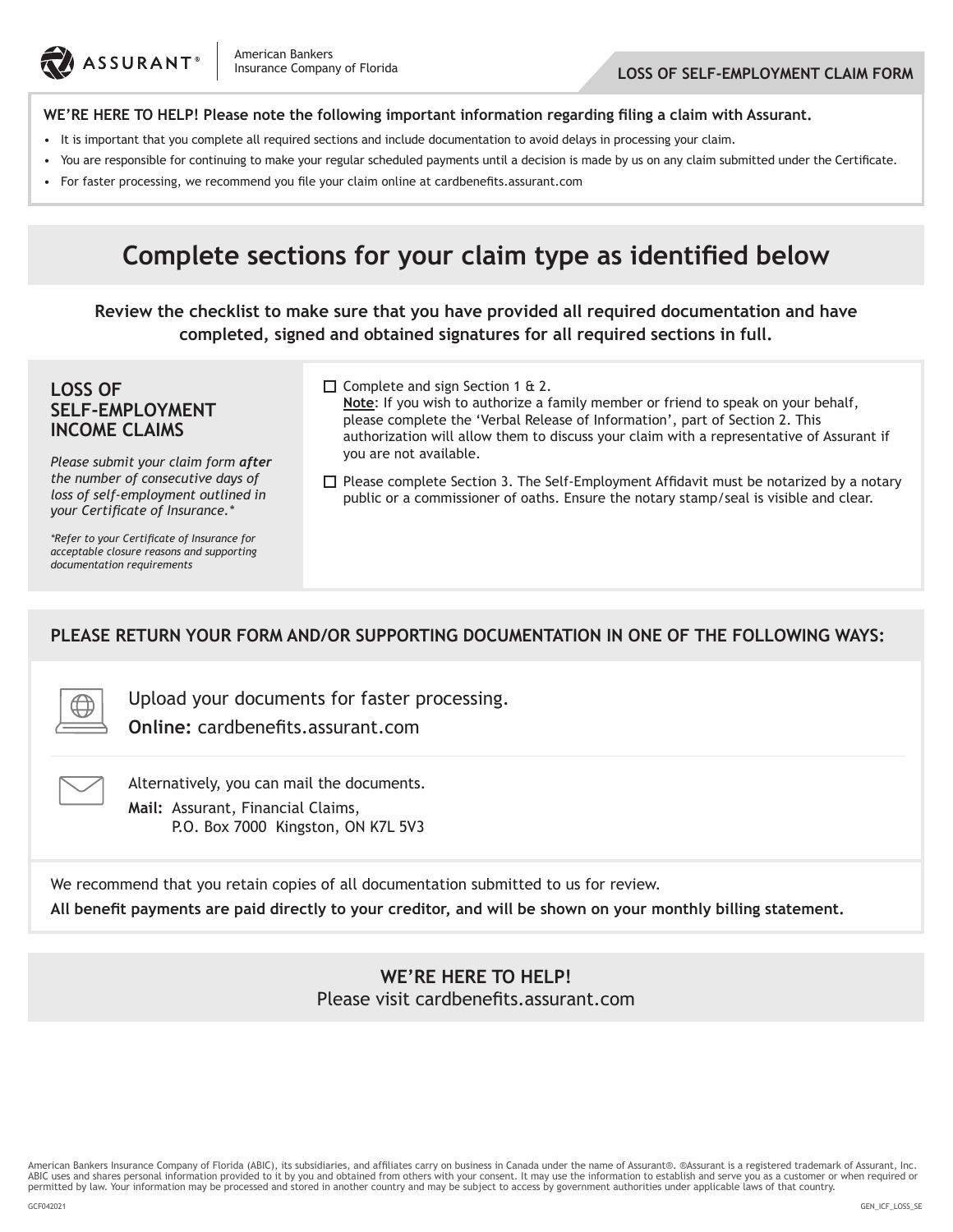

#### **SECTION 1 FOR FASTER CLAIM PROCESSING:** Please complete form, save file and upload to cardbenefits.assurant.com

| PRIMARY CARDHOLDER INFORMATION Please complete for all claims being submitted                                     |                            |                                                     |  |                                  |             | Loss of Self-Employment            |  |  |  |  |
|-------------------------------------------------------------------------------------------------------------------|----------------------------|-----------------------------------------------------|--|----------------------------------|-------------|------------------------------------|--|--|--|--|
| CREDITOR NAME (GROUP POLICYHOLDER)                                                                                |                            |                                                     |  |                                  |             |                                    |  |  |  |  |
| $\Box$ CHECK HERE IF YOU ARE FILING A CLAIM FOR MORE THAN ONE ACCOUNT                                             |                            |                                                     |  |                                  |             |                                    |  |  |  |  |
| PLEASE LIST ALL ACCOUNT NUMBERS                                                                                   |                            |                                                     |  |                                  |             |                                    |  |  |  |  |
| <b>NAME OF PRIMARY CARDHOLDER</b>                                                                                 |                            |                                                     |  |                                  |             |                                    |  |  |  |  |
| <b>LAST NAME</b>                                                                                                  |                            |                                                     |  | FIRST NAME, MIDDLE INITIAL       |             |                                    |  |  |  |  |
| PREFERRED METHOD OF CONTACT<br><b>EMAIL ADDRESS</b>                                                               |                            |                                                     |  |                                  |             |                                    |  |  |  |  |
| $\Box$ EMAIL<br>$\Box$ Mail                                                                                       |                            |                                                     |  |                                  |             |                                    |  |  |  |  |
| <b>ADDRESS</b>                                                                                                    |                            |                                                     |  |                                  |             |                                    |  |  |  |  |
| <b>STREET</b>                                                                                                     |                            | <b>CITY</b><br><b>PROVINCE</b>                      |  | POSTAL CODE                      |             | <b>CONTACT TELEPHONE NUMBER</b>    |  |  |  |  |
|                                                                                                                   |                            |                                                     |  |                                  |             |                                    |  |  |  |  |
| <b>NAME OF CLAIMANT</b>                                                                                           |                            |                                                     |  |                                  |             |                                    |  |  |  |  |
| <b>LAST NAME</b>                                                                                                  | FIRST NAME, MIDDLE INITIAL |                                                     |  | DATE OF BIRTH<br>DD<br><b>MM</b> | YYYY        | RELATIONSHIP TO PRIMARY CARDHOLDER |  |  |  |  |
| DO YOU QUALIFY TO RECEIVE UNEMPLOYMENT BENEFITS FROM<br><b>SERVICE CANADA?</b>                                    | HAVE YOU RETURNED TO WORK? | IF YES, WHAT DATE DID YOU<br><b>RETURN TO WORK?</b> |  | <b>MM</b><br><b>DD</b>           | <b>YYYY</b> |                                    |  |  |  |  |
| $\Box$ YES $\Box$ NO                                                                                              | $\Box$ NO<br>$\Box$ YES    |                                                     |  |                                  |             |                                    |  |  |  |  |
| <b>SECTION 2</b>                                                                                                  |                            |                                                     |  |                                  |             |                                    |  |  |  |  |
| <b>AUTHORIZATION AND CLAIMS ASSISTANCE</b><br>Please certify that the information given here is true and correct. |                            |                                                     |  |                                  |             |                                    |  |  |  |  |

I AUTHORIZE any current or former employer, worker's compensation body, physician, hospital, clinic, insurance company, law enforcement agency, fire department, or other entity or person, including the group policyholder, that has any personal, financial or medical records or knowledge in regard to the claimant/deceased, to release and provide full details (including furnishing copies) of all available personal, financial and medical information records and knowledge, including prior medical history, toxicological or pathological findings which they may possess to the above noted insurer(s) American Bankers Insurance Company of Florida hereinafter referred to as "Assurant", in regard to the claim, its authorized administrator, its re-insurer, or their respective agents.

The information is to be used in the evaluation of an insurance claim and for the purposes relating to such claim. This consent shall be valid during the continuation of such claim. I also authorize the insurer, its authorized administrator, its re-insurers, the group policyholder and their respective agents to exchange and or transmit information concerning this claim to the organization listed above as necessary to evaluate this claim.

I understand that in executing this authorization, I waive the right for such information to be privileged. A photocopy of this authorization shall be considered as effective and valid as the original.

I confirm and understand that the information provided is true and accurate to the best of my knowledge. This claim shall be void if, whether before or after the loss, I concealed or misrepresented any facts, or if any documents submitted have concealed or misrepresented any fact or circumstance concerning this claim.

By checking this box, I acknowledge that the above statement is true as of

CLAIMANT SIGNATURE DATE MM DD YYYY

# **VERBAL RELEASE OF INFORMATION**

Customer privacy and the protection of private and confidential information is important to us. We do understand that in some cases, a claimant may wish to have someone speak to Assurant on their behalf. Please complete this authorization section if you wish to have another individual discuss the details of your claim. Without this authorization we are unable to speak to anyone other than the claimant.

I give my authorization to Assurant to speak to \_

who is my \_\_\_\_\_\_\_\_\_\_\_\_\_\_\_\_\_\_\_\_\_\_\_\_\_\_\_\_\_\_\_\_\_\_\_\_\_\_\_\_\_\_\_\_\_\_\_\_, with regard to my claim.

By checking this box, I acknowledge that the above statement is true as of

**CLAIMANT SIGNATURE DATE** MM DD YYYY

American Bankers Insurance Company of Florida (ABIC), its subsidiaries, and affiliates carry on business in Canada under the name of Assurant®. ®Assurant is a registered trademark of Assurant, Inc. ABIC uses and shares personal information provided to it by you and obtained from others with your consent. It may use the information to establish and serve you as a customer or when required or permitted by law. Your information may be processed and stored in another country and may be subject to access by government authorities under applicable laws of that country.